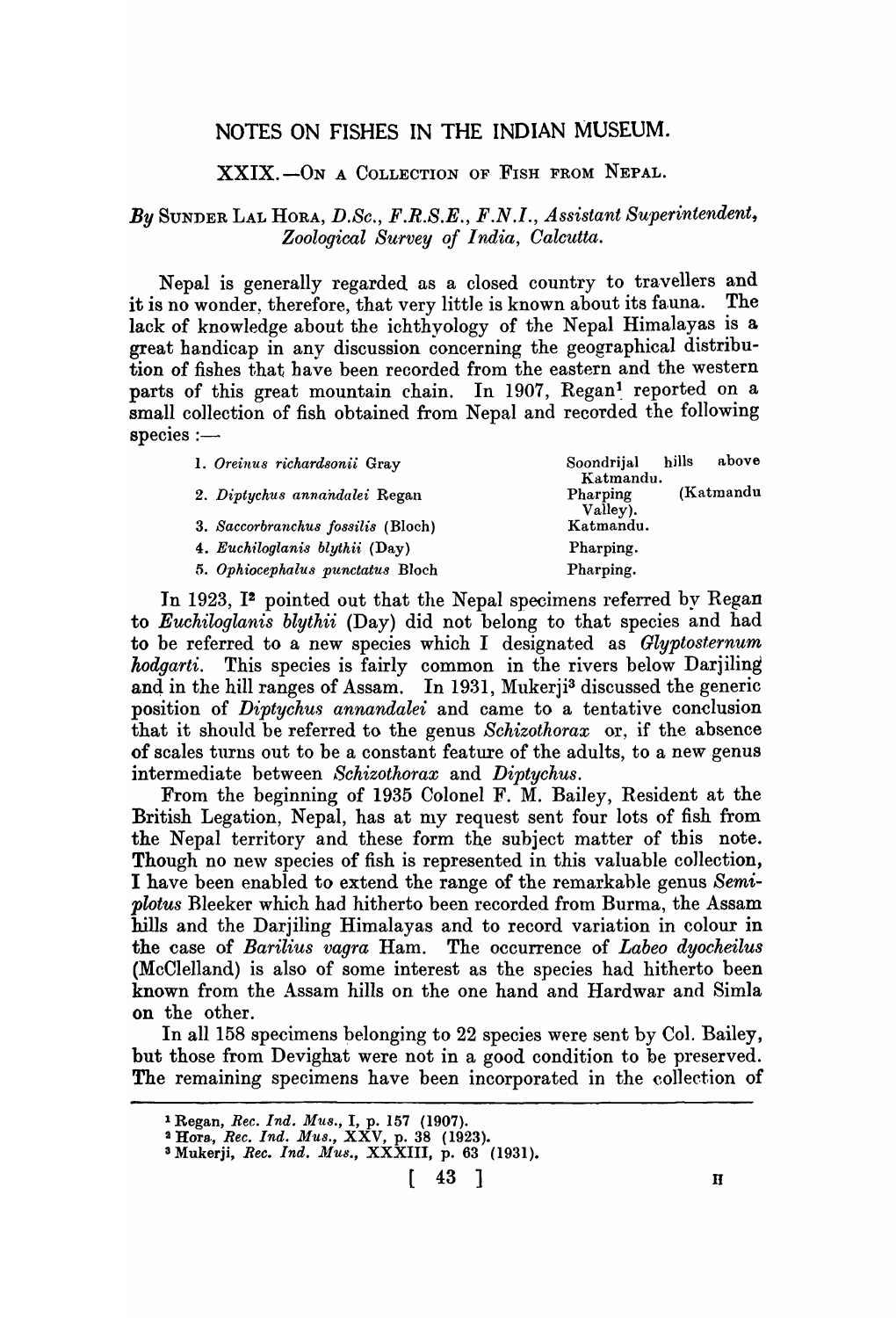the Zoological Survey of India (Indian Museum). I take this opportunity to offer my sincerest thanks to Col. F. M. Bailey for his kindness in collecting fishes, from this interesting area and presenting the same to the Zoological Survey.

The entire material is listed below, according to the localities:

| Devighat (Lat. 27° 50', Long. 85° 5'), 2 days march west of Katmandu (April, 1935).<br>1. Barilius vagra Ham.<br>2. Crossochilus latius (Ham.)<br>3. Barbus sp. (juvenile) | 14 specimens.<br>1 specimen.<br>3 specimens. |  |  |  |  |  |
|----------------------------------------------------------------------------------------------------------------------------------------------------------------------------|----------------------------------------------|--|--|--|--|--|
| Hulchok (on Gandak River near Lat. 28° 15', Long. 84° 50'), 2,500 ft. (10.viii.1935).<br>1. Oreinus richardsonii Gray                                                      | 8 specimens.                                 |  |  |  |  |  |
| Mangning (about Lat. 28° 10', Long. 85° 10'), 5,000 ft. (13.viii.1935).<br>1. Oreinus richardsonii Gray                                                                    | 6 specimens.                                 |  |  |  |  |  |
| Nagarkot, (Lat. 27° 40', Long. 85° 30') 5,500 ft. (20.ix.1935).                                                                                                            |                                              |  |  |  |  |  |
| 1. Oreinus richardsonii Gray                                                                                                                                               | 14 specimens.                                |  |  |  |  |  |
| 2. Nemachilus rupicola var. inglisi Hora                                                                                                                                   | 5 specimens.                                 |  |  |  |  |  |
| Sundarwal (Central Nepal), 5,500 ft. (20.ix.1935).                                                                                                                         |                                              |  |  |  |  |  |
| 1. Oreinus sp. (juvenile)                                                                                                                                                  | 6 specimens.                                 |  |  |  |  |  |
| Katmandu, 4,500 ft. (29.ix.1935).                                                                                                                                          |                                              |  |  |  |  |  |
| 1. Ophicephalus punctatus Bloch                                                                                                                                            | 37 specimens.                                |  |  |  |  |  |
| Tribeni (Lat. 27° 26′, Long. 83° 56′), Nepal Terai (5.xii.1935).                                                                                                           |                                              |  |  |  |  |  |
| 1. Chela baicala (Ham.)                                                                                                                                                    | 1 specimen.                                  |  |  |  |  |  |
| 2. Laubuca laubuca (Ham.)                                                                                                                                                  | 1 specimen.                                  |  |  |  |  |  |
| 3. Barilius bendelisis (Ham.)                                                                                                                                              | 5 specimens.                                 |  |  |  |  |  |
| 4. Barilius tileo Ham.                                                                                                                                                     | 9 specimens.                                 |  |  |  |  |  |
| 5. Barilius shacra Ham.                                                                                                                                                    | 3 specimens.                                 |  |  |  |  |  |
| 6. Barilius vagra Ham                                                                                                                                                      | 5 specimens.                                 |  |  |  |  |  |
| 7. Barilius (Opsarius) bola Ham.                                                                                                                                           | 1 specimen.                                  |  |  |  |  |  |
| 8. Aspidoparia jaya (Ham.)                                                                                                                                                 | 4 specimens.                                 |  |  |  |  |  |
| 9. Aspidoparia morar (Ham.)                                                                                                                                                | 6 specimens.                                 |  |  |  |  |  |
| 10. Labeo dero (Ham.)                                                                                                                                                      | 1 specimen.                                  |  |  |  |  |  |
| 11. Crossochilus latius (Ham.)                                                                                                                                             | 7 specimens.                                 |  |  |  |  |  |
| 12. Barbus putitora (Ham.)                                                                                                                                                 | 1 specimen.                                  |  |  |  |  |  |
| 13. Nemachilus scaturigina (McClell.)                                                                                                                                      | 1 specimen.                                  |  |  |  |  |  |
| 14. Ailia coila (Ham.)                                                                                                                                                     | 10 specimens.                                |  |  |  |  |  |
| 15. Clupisoma garua (Ham.)<br>16. Xenentodon cancila (Ham.)                                                                                                                | 2 specimens.<br>4 specimens.                 |  |  |  |  |  |
|                                                                                                                                                                            |                                              |  |  |  |  |  |
| Nepal Terai, near Tribeni (February, 1936).                                                                                                                                |                                              |  |  |  |  |  |
| $1.$ Labeo dero (Ham.)                                                                                                                                                     | 1 specimen.                                  |  |  |  |  |  |
| 2. Labeo dyocheilus (McClell.).                                                                                                                                            | 1 specimen.                                  |  |  |  |  |  |
| 3. Semiplotus semiplotus (McClell.)                                                                                                                                        | 1 specimen.                                  |  |  |  |  |  |

## **Barilius vagra** Hamilton.

In 1872, Day! described *Barilius modestus* from the Indus in Sind and the Ravi River at Lahore. So far as can be judged from its description, he distinguished it, from the common *B. vagra* Ham. by the absence of the vertical colour bars. I have examined a typical specimen of the species in the collection of the Indian Museum and have compared it with specimens of *B. vagra*. There are no morphological features on which the two species can be recognised from each other. In Col. Bailey's collection there are 5 specimens from Tribeni which I have referred to *B. vagra*; they lack any colour markings on the body, except that the dorsal surface is grayish and strongly marked off from the silvery sides. The examination of these specimens has convinced me that Day's *B. modestus* is only a colour variant of *B. vagra* and not a distinct species.

<sup>&</sup>lt;sup>1</sup> Day, *Journ. As. Soc. Bengal*, p. 4 (1872); *Fish. India*, p. 589, pl. cli, fig. 3 (1878).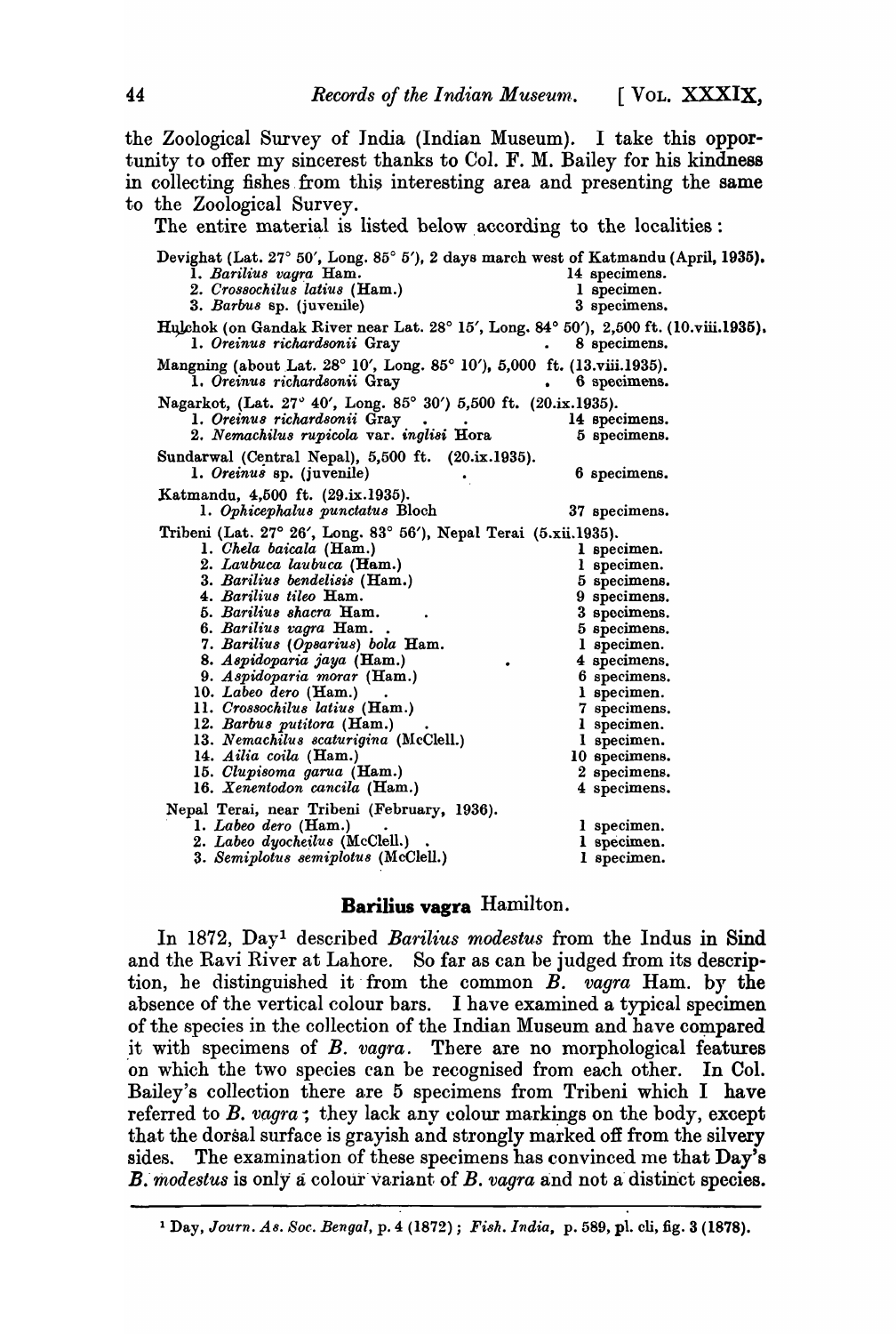To facilitate reference in future I give below a table of measurements of the Nepalese specimens :

| Total length                    | $59-0$          | 67.0   | 69.0            | 84.0   | 92.5   |
|---------------------------------|-----------------|--------|-----------------|--------|--------|
| Length of caudal                | $10-0$          | 13.5   | 13.5            | 18.0   | $21-3$ |
| Length of head                  | 11 <sub>0</sub> | 13.0   | 13.0            | 14.3   | $15-5$ |
| Height of head                  | 7.0             | 8.5    | 8.8             | $10-0$ | $11-3$ |
| Width of head                   | 5.0             | 6.0    | 6.0             | 7.0    | 8.0    |
| Diameter of eye                 | 3.0             | 3.5    | 3.9             | 4.0    | 4.5    |
| Interorbital width              | 3.3             | 3.3    | 4.0             | 4.3    | 5.0    |
| Length of snout                 | 3.0             | 3.8    | $3 - 8$         | 3.8    | 4.0    |
| Height of body                  | $10-0$          | 12.0   | $11-3$          | 14.0   | $15-8$ |
| Width of body                   | 5.0             | 6.0    | 6.0             | 6.3    | 7.0    |
| Length of caudal peduncle       | 7.0             | 8.0    | 8.0             | 8.0    | 8.5    |
| Least height of caudal peduncle | 5.0             | 6.0    | 5.5             | 7.0    | 7.5    |
| Longest ray of dorsal           | 9.0             | 10.0   | 10 <sub>0</sub> | $11-5$ | 14.0   |
| Longest ray of anal             | 8.0             | 8.5    | 8.5             | 8.5    | 12.0   |
| Length of pectoral              | 9.5             | $10-0$ | 10.0            | $13-0$ | 13.4   |
|                                 |                 |        |                 |        |        |

#### *Measurements in millimetres.*

# **Labeo dyocheilus** (McClelland).

Recently I<sup>i</sup> pointed out the distinguishing features of *Labeo dyocheilus* and showed the characters in which it differs from *Labeo dero* (Ham.). At the same time it was indicated that the collection of the Indian Museum contained only 4 specimens of this species-1 from Simla, 1 from Hardwar and 2 from Assam. The addition of one more specimen to the collection from an intermediate region is, therefore, of great value.

### **Semiplotus semiplotus** (McClelland).

Semiplotus semiplotus was described by McClelland<sup>2</sup> from Assam and placed in the genus *Oyprinus* with only one other Indian species *Gatla catla* (Ham.). Bleeker<sup>3</sup> proposed a new genus Semiplotus for it and this he defined as follows, presumably without examining any specimen of the species :

"Rostrum integrum lateribus non lobatum. Maxilla superior non protractilis. Ossa nasalia et suborbitalia cum maxilla superiore coalita. Labia continua nee crenata nee fimbriata. Cirri nulli. Pinna dorsalis elongata spina edentula armata, supra analem desinens. Squamae magnae."

Giinther4 recognised Bleeker's genus without any emendation, but he had only one bad skin for examination. In 1870, Day<sup>5</sup> described another species-S. modestus-in this genus from the hill-ranges of Akyab and remarked :

" This species appeals intermediate between the genera *Semiplotus*  and *Cyprinion*; for it nearly agrees with the former in the slight motion

<sup>1</sup> Hora, *Bee. Ind. Mus.,* XXXVIII, p. 320 (1936).

<sup>2</sup>McClelland, *As. Res.* (Ind. Cyprinidae), XIX, pp. 274, 346, pI. xxxvii, fig. 2 (1839).

<sup>3</sup> Bleeker, *Atl. lehth.,* III, p. 25 (1863).

<sup>&</sup>amp; Gunther, *Oat. Fish. Brit. Mus.,* VII, p. 204 (1868).

i Day, *Proc. Zool. Soc. London,* p. 101 (1870).